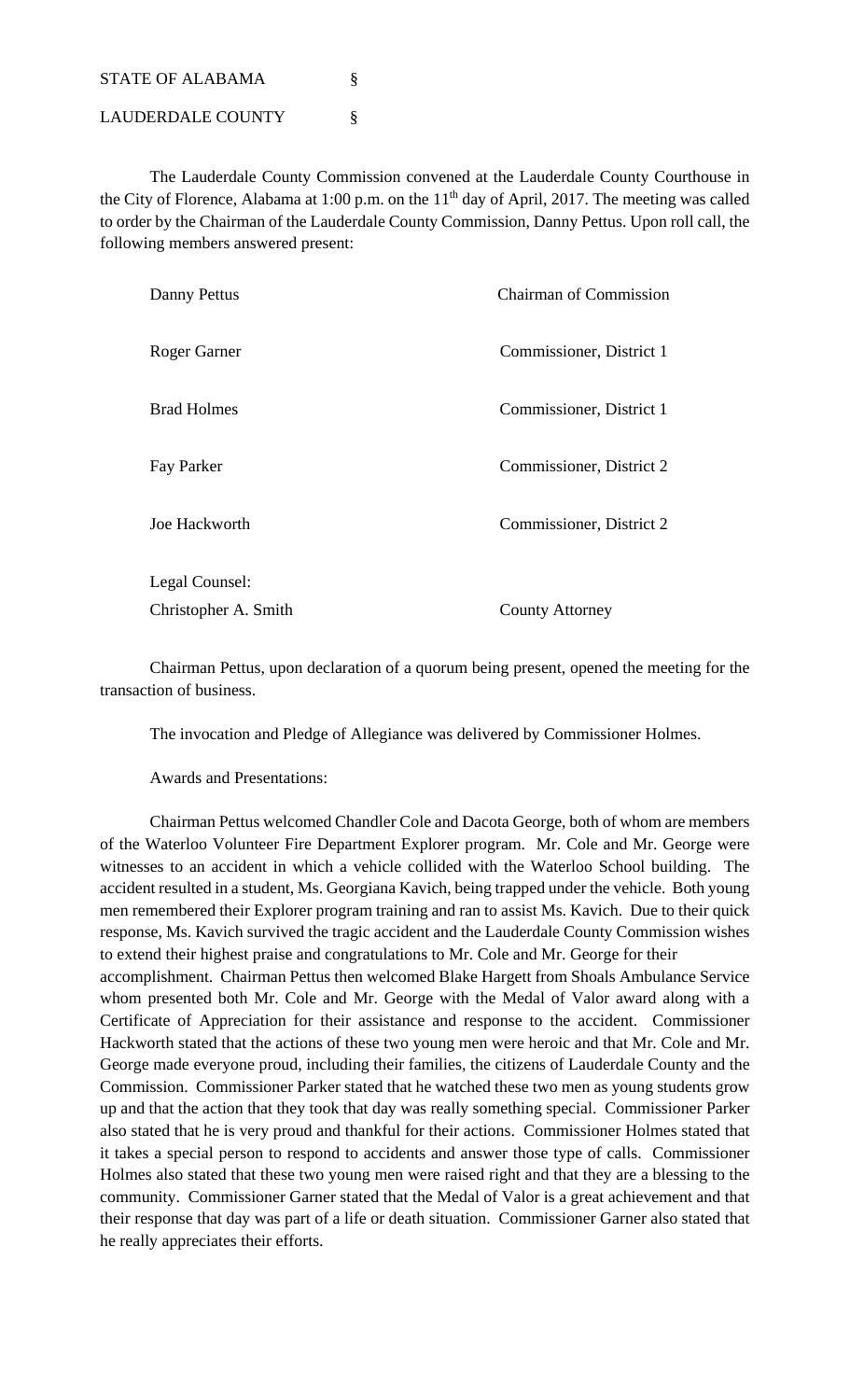Commissioner Hackworth moved, seconded by Commissioner Parker that all items listed on the regular business agenda be approved for immediate consideration. There being no discussion and upon a vote taken, motion unanimously approved. Agenda is herein recorded and made a part of these minutes.

Commissioner Holmes moved, seconded by Commissioner Garner that the minutes of the last regular meeting of the Commission be approved for recording. There being no discussion and upon a vote taken, motion unanimously approved.

Commissioner Garner moved, seconded by Commissioner Parker to approve a resolution that authorizes the provision of the second-year option of the agreement with Shoals Ambulance Service between the City of Florence and the Lauderdale County Commission. The City of Florence has notified the Lauderdale County Commission of their agreement with the second-year option of the agreement. The second-year option term begins April  $27<sup>th</sup>$ ,  $2017$  and ends April  $27<sup>th</sup>$ , 2018. There being no discussion and upon a vote taken, motion unanimously approved. Resolution and copy of the letter from the City of Florence is herein approved and made part of these minutes.

Commissioner Holmes moved, seconded by Commissioner Garner to approve a resolution that will allow the Lauderdale County Commission to be a part of the new State Workforce Innovation and Opportunity Act (WIOA). Under the new structure, Lauderdale County will be a part of Region 1 which is a thirteen county region. There being no discussion and upon a vote taken, motion unanimously approved. Resolution and Workforce Agreement are herein recorded and made part of these minutes.

Commissioner Hackworth moved, seconded by Commissioner Parker that a resolution be approved to allow Probate Judge William Motlow to change the Mental Health Officer Agreement with the City of Florence and the Lauderdale County Commission. In the amended agreement, the Lauderdale County Commission agrees to pay the City of Florence eight hundred thirty three dollars and thirty-three cents monthly which is a total of ten thousand dollars annually for overtime. The Lauderdale County Commission will also add five thousand dollars to the Lauderdale County Sheriff Department's yearly budget. There being no discussion and upon a vote taken, motion unanimously approved. Resolution and copy of the agreement is herein recorded and made part of these minutes.

Commissioner Garner moved, seconded by Commissioner Holmes that a resolution be adopted authorizing a vacation of a portion of a public street right of way. The certain unopened, proposed sixty foot right of way between lots seven and eight is located in Octavia Estates Phase One. All proper paperwork required by Lauderdale County has been completed by James Cox and Phyllis Brown Cox, owners of said property. Commissioner Holmes asked Lauderdale County Administrator, Brenda Bryant, if the required public hearing was completed and Ms. Bryant stated yes, the public hearing had been completed earlier that day. There being no further discussion and upon a vote taken, motion unanimously approved. Resolution and copy of vacation is herein recorded and made part of these minutes.

Commissioner Garner moved, seconded by Commissioner Parker to approve a resolution that authorizes the Lauderdale County Solid Waste Department to dispose of a 1995 Ford East Dump, Model HYDT, VIN number 1E1U1X289SRG17363. Said piece of equipment is to be sold for scrap to Thornton Iron and Metals for the amount of four thousand dollars. There being no discussion and upon a vote taken, motion unanimously approved. Resolution is herein recorded and made part of these minutes.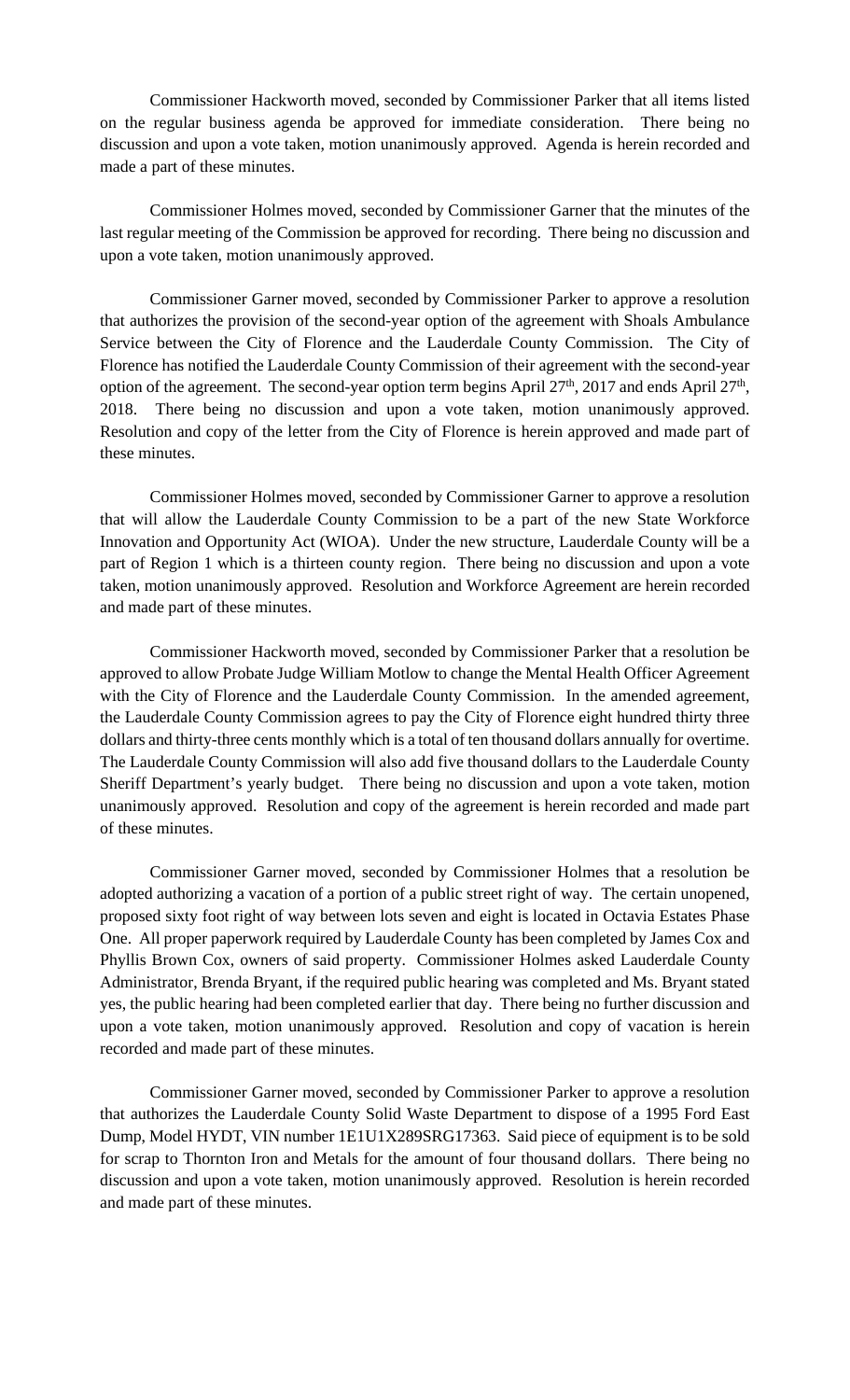The Lauderdale County Sheriff has requested out of state travel for himself and some of his employees. Sherriff Rick Singleton has requested approval to travel to Reno, Nevada for the NSA Annual Conference and Exhibition from June 23<sup>rd</sup> through June 28<sup>th</sup>, 2017. The Sheriff has also requested that the following employees be allowed to travel to Aurora, Colorado for the National Institute of Corrections Inmate Behavior Management conference from April 30<sup>th</sup> through May 5<sup>th</sup>, 2017: Sheriff Rick Singleton, Jason Butler, Vicky White, and Christina Keeton. George Grabryan, head of the Emergency Management Agency, has requested approval for Rick Cobb to attend the National Radiological Emergency Preparedness Conference in Grand Rapids, Michigan from April 10<sup>th</sup> through April 14<sup>th</sup>, 2017. Commissioner Hackworth moved, seconded by Commissioner Garner to approve the out of state travel. There being no discussion and upon a vote taken, motion unanimously approved. Travel is approved and herein recorded and made part of these minutes.

The invoiced bills were audited, allowed, and ordered to be paid upon a motion by Commissioner Parker and seconded by Commissioner Holmes. There being no discussion and upon a vote taken, motion unanimously approved.

## CHECKS ISSUED MARCH 27TH, 2017 THROUGH APRIL 10TH, 2017

| <b>GENERAL-SPECIAL</b><br>CHECK #51839-51912        | 742,202.89 |
|-----------------------------------------------------|------------|
| <b>AGRI-BUSINESS FUND</b><br>CHECK #3547-3548       | 3,061.82   |
| <b>LEPA FUND</b><br>CHECK #7771-7777                | 4,428.47   |
| <b>GASOLINE TAX FUND</b><br>CHECK #16311-16321      | 179,825.30 |
| PUBLIC BLDG., R & B SPECIAL<br>CHECK $# N/A$        | 0.00       |
| PUBLIC HIGHWAY & TRAFFIC FUND<br>CHECK # N/A        | 0.00       |
| AL. TRUST CAPITAL IMPROVEMENT FUND<br>CHECK $# N/A$ | 0.00       |
| <b>RRR GASOLINE TAX FUND</b><br><b>CHECK #640</b>   | 4,868.00   |
| <b>REAPPRAISAL FUND</b><br>CHECK # 11038-11050      | 52,728.46  |
| REAPPRAISAL MONEY MARKET<br>CHECK # N/A             | 0.00       |
| TOURISM, REC. & CONVENTION FUND<br>CHECK # N/A      | 0.00       |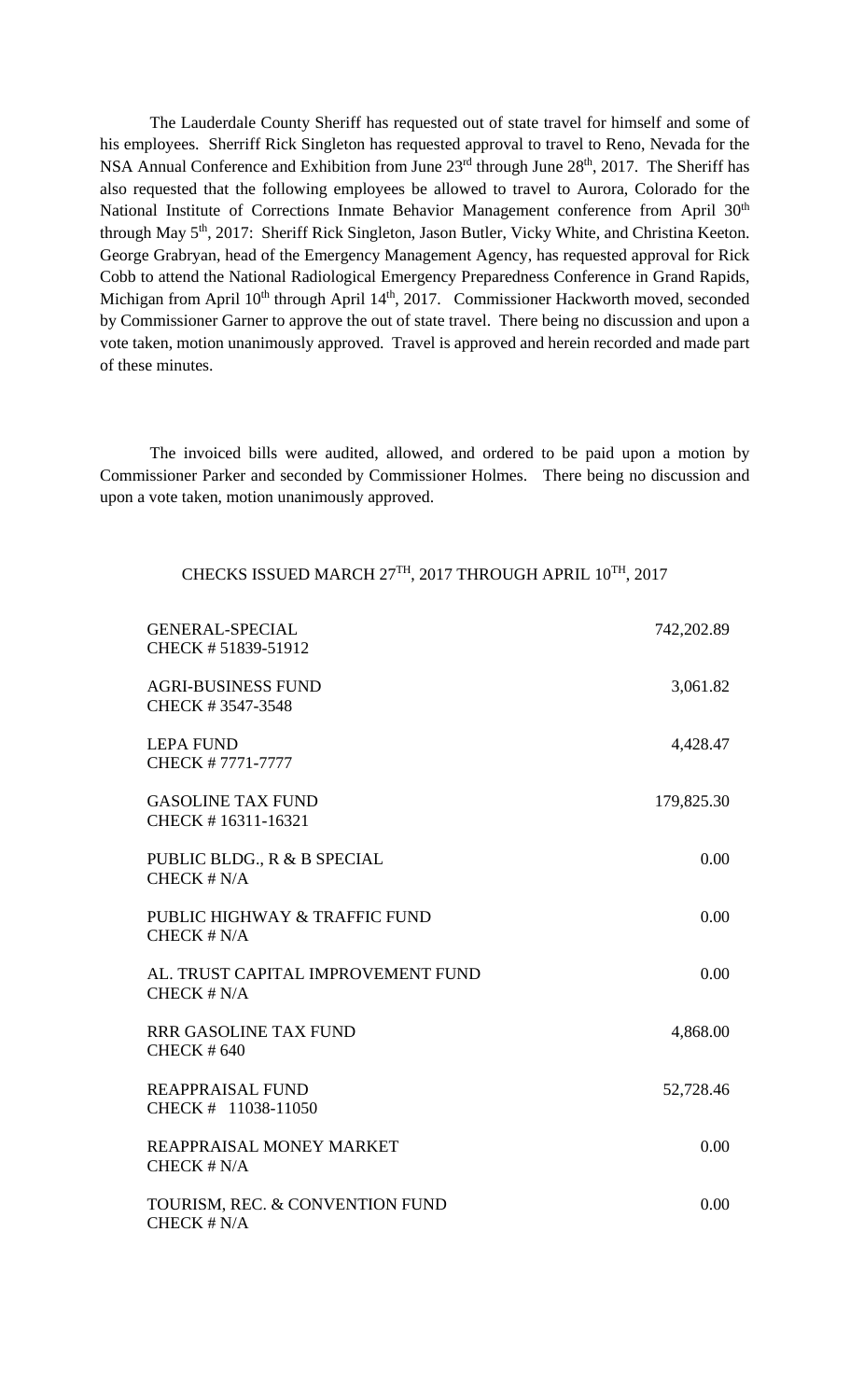| <b>RSVP FUND</b><br>CHECK #16900-16907                       |              | 5,049.76     |
|--------------------------------------------------------------|--------------|--------------|
| <b>CHILD PROTECTION FUND</b><br><b>CHECK #1204</b>           |              | 1,755.20     |
| <b>SERIES 2001 DEBT SERVICE FUND</b><br><b>CHECK #255</b>    |              | 12,360.21    |
| <b>CDBG FUND</b><br><b>CHECK #373</b>                        |              | 4,353.62     |
| <b>SOLID WASTE FUND</b><br>CHECK # 6811-6821                 |              | 70,421.22    |
| <b>ACCOUNT PAYABLE FUND</b><br>CHECK #38763-38815            |              | 228,166.21   |
| FIRE PROTECTION FEE FUND<br>CHECK 4296-4309                  |              | 22,119.16    |
| <b>INDUSTRIAL DEVELOPMENT TAX FUND</b><br><b>CHECK #1123</b> |              | 494,799.79   |
| <b>TOBACCO TAX FUND</b><br><b>CHECK #2989</b>                |              | 13,275.00    |
| <b>TVA TAX FUND</b><br>CHECK # N/A                           |              | 0.00         |
|                                                              | <b>TOTAL</b> | 1,839,415.11 |

Scheduled Public Hearings: none

Staff Reports: none

 Public Comment Period: Commissioner Parker stated that he was sorry that the students whom were representing the Commissioners for Government Day missed part of the meeting but he does appreciate them taking an interest in the Commission and thanked them for coming to the meeting. Commissioner Hackworth stated that Government Day is his favorite meeting due to the fact that the students were here and he is honored for their support and for them getting involved in County government. Commissioner Holmes stated that most students don't get to see this side of County government and today we also had a murder trial going on. Commissioner Holmes stated that he is glad that the students came today and that they are our future leaders. Chairman Pettus asked that the students that were at the meeting today stand and state their name and the name of the school that they attend. The students did so as follows:

> Kayla Gooch – Wilson High School Erin Holley – Brooks High School Macy Delano – Rogers High School Maria Marsh – Wilson High School Ann Herston – Rogers High School Madison Miller – Waterloo High School Samantha Crider – Waterloo High School